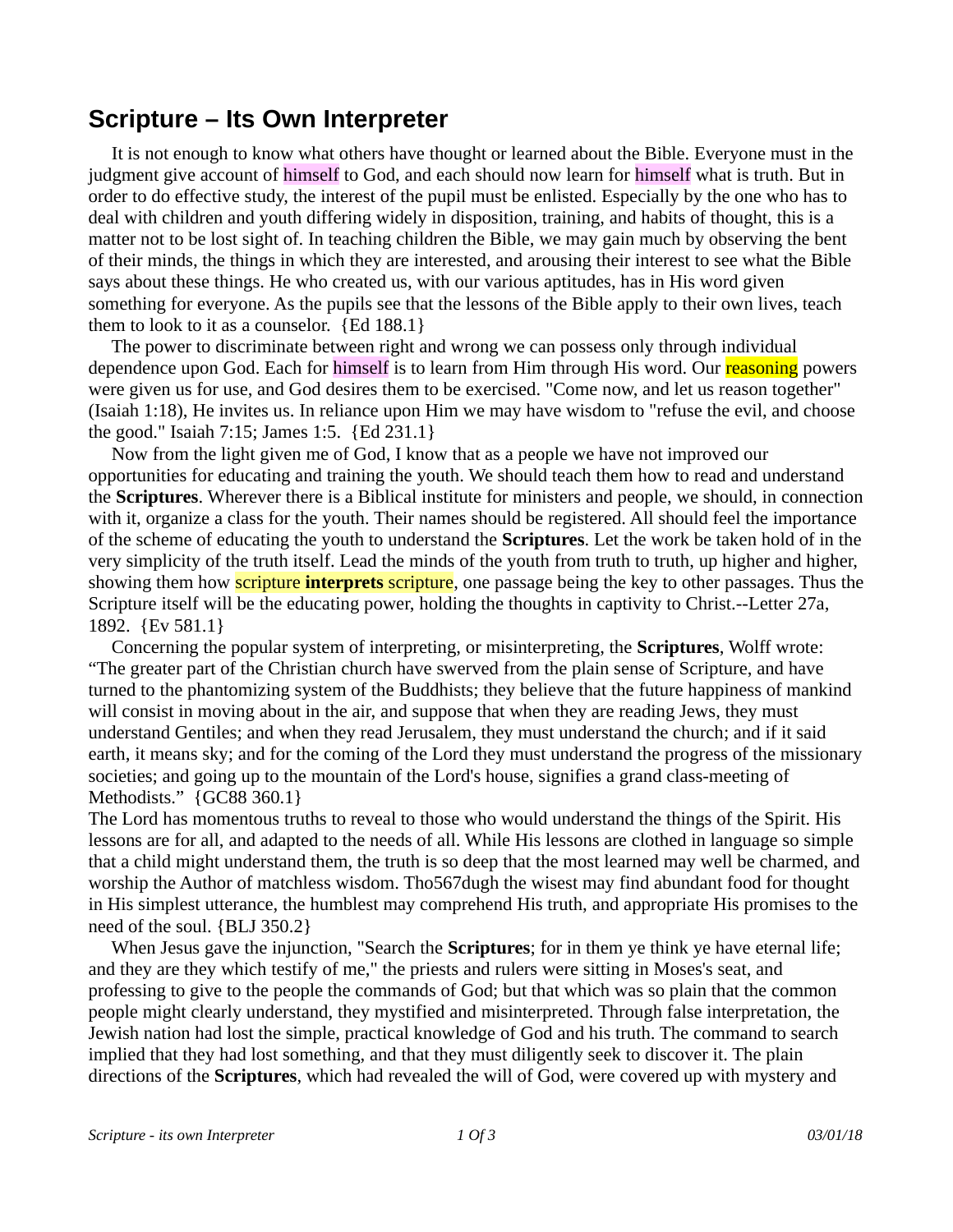tradition, with false tests, false theories and commands. The **Scriptures** had been wrested to the ruin of souls, and man-made tests and injunctions had been put in the place of the plain "thus saith the Lord." Jesus said to all, Search for yourselves. Allow no one to be brains for you, allow no one to do your thinking, your investigating, and your praying. This is the instruction we need to take to heart today. Many of you are convinced that the precious treasure of the kingdom of God and of Jesus Christ is in the Bible which you hold in your hand. You know that no earthly treasure is attainable without painstaking effort. Why should you expect to understand the treasures of the word of God without diligently searching the **Scriptures**? {RH, September 11, 1894 par. 1}

 In order that we may make no mistakes where our eternal interests are involved, the Lord has given us plain instruction as to what to receive as truth. He says, "To the law and to the testimony; if they speak not according to this word, it is because there is no light in them." We shall be in danger of being misled if we trust to ministers, or councils of men, or depend upon the interpretation that men may put upon the **Scriptures**. Whatever doctrine is brought to us, we should diligently search the **Scriptures**, as did the noble Bereans, to know for ourselves whether the messenger's exposition is in harmony with the sure word of prophecy. "All Scripture is given by inspiration of God, and is profitable for doctrine, for reproof, for correction, for instruction in righteousness; that the man of God may be perfect, thoroughly furnished unto all good works." God has given us the precious endowment of reason and intellect, and we shall be held accountable for our mistakes if we do not use the mind in earnest study of the word of God. God has endowed us with capabilities whereby we may understand what is acceptable unto him. ... {ST, February 26, 1894 par. 8}

 By searching the **Scriptures** we are to know God, and Jesus Christ, whom he hath sent. The Bible has not been given for the benefit of ministers only; it is the book for the people; it is the comfort of the poor man. It is a great mistake for ministers to give the impression to the people that they should not read the Bible because they cannot understand its sacred teachings, and should be content with the interpretation given by those whose business it is to proclaim the word of God. Ministers who thus educate the people are themselves in error. The Bible and the soul were made one for the other, and through the agency of the word and the Holy Spirit, God moves upon the heart. To him who receives the love of the truth, the word of God is as a light that shineth in a dark place, pointing out the path so plainly that the wayfaring man though a fool need not err therein. He realizes that "the entrance of thy words giveth light; it giveth understanding unto the simple." {ST, August 20, 1894 par. 2}

 We have a testing message for our world, and we should present the truth as it is in Jesus, and your life as hid with Christ in God. You do not present yourself, but the presence and preciousness of truth is so large, why it is so far-reaching, so deep, so broad, that self is lost sight of. It is not flowery discourses that we want, not a great flood of words that do not mean anything. Preach so that the people can catch hold of big ideas, and dig out the precious ore hid in the **Scriptures**. The Bible is its own **interpreter**. We are to hide ourselves in Jesus. It is not our education that is to do the work; let the Holy Spirit of God come to hearts. Some who do not understand the truth may be inclined to ridicule it. We know we have the arguments of truth to handle, and we shall have to meet ridicule and opposition, but can we afford to put on that armor of ridicule and sarcasm as we go to proclaim the sacred truth? We cannot afford to use these weapons. Speak out calmly and distinctly, for Christ's sake. We want our discourses mixed with faith. You want to put on the whole armor of God, and be clad with His Spirit, and have His righteousness to go before you, and the glory of the Lord to be your rereward. When you go forward in this way, just so surely will the whole universe of heaven be engaged with working upon the people, that [it] will astonish you, as you had it here. Just as soon as you have the meekness and lowliness of Christ, then the Lord Jesus has His heavenly intelligences working with human agents. A Paul may plant, and Apollos water, but God alone giveth the increase. {7MR 80.1}